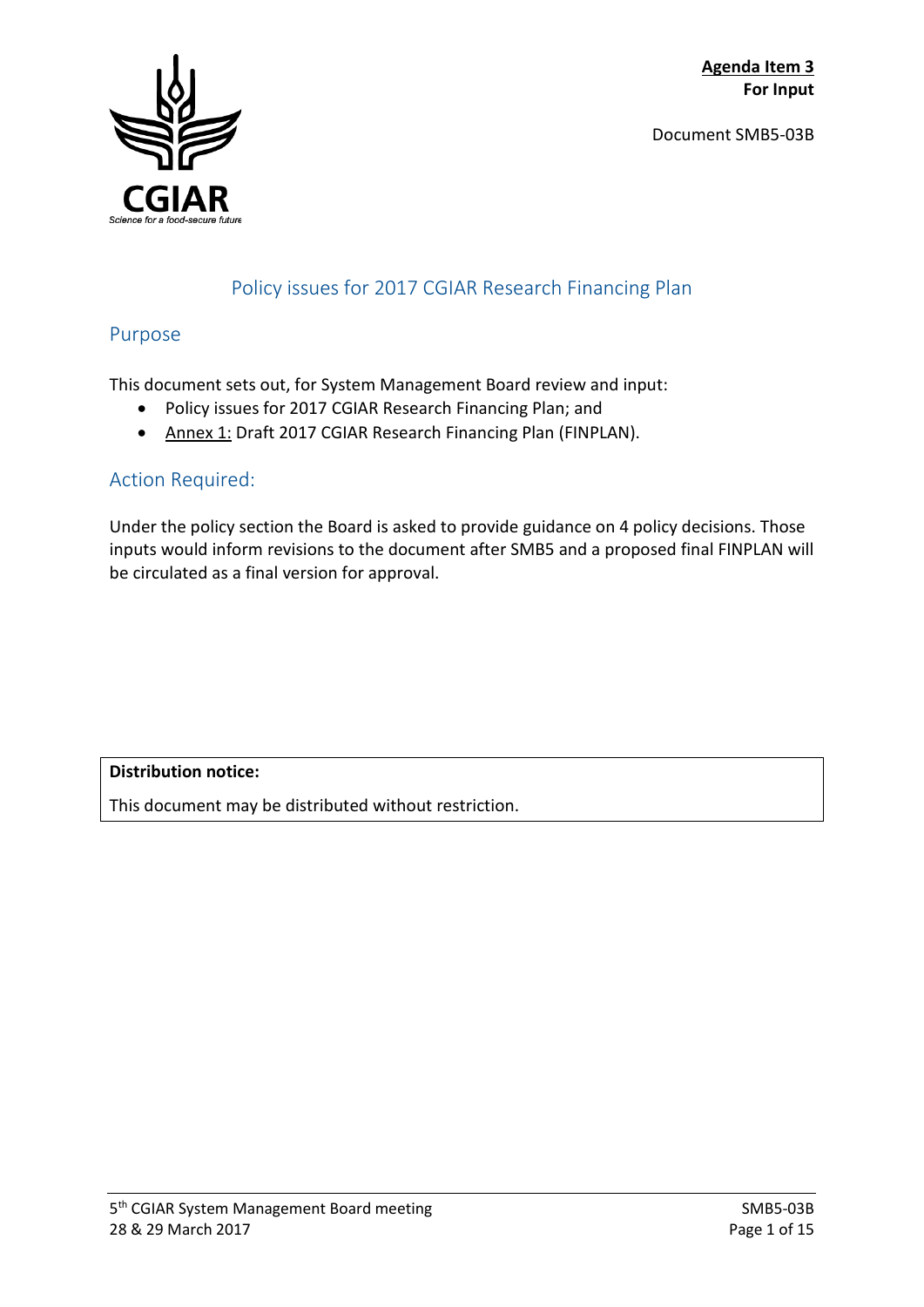## Policy issues for 2017 CGIAR Research Financing Plan

These main policy questions emerge from the attached draft 2017 FINPLAN (annex 1) whether the spending target of US\$191 million remains feasible and if not, what measures could be taken, and how to manage Window 1 to support the achievement of the 2017 funding allocations.

This short note presents information to support decisions needed on:

- DECISION 1: whether to maintain existing CRP/platform financial targets, and if not, what measures should be taken.
- DECISION 2: how best to use W1 in support of achieving the strategic funding objectives of the System Council for 2017.
- DECISION 3: how to treat Platforms in the face of cuts.
- DECISION 4: whether to approve the draft FINPLAN (annex 1) subject to amendments based on the decisions above.

### **DECISION 1: whether to maintain existing CRP/platform financial targets, and if not, what measures should be taken.**

\_\_\_\_\_\_\_\_\_\_\_\_\_\_\_\_\_\_\_\_\_\_\_\_\_\_\_\_\_\_\_\_\_\_\_\_\_\_

As set out in the draft 2017 FINPLAN, the central estimates used for the 2017 System Council allocation for W1/2 remain quite ambitious but potentially achievable – see Section 2 of the draft FINPLAN for a more detailed analysis, and handouts shared with the meeting with latest funder forecasts. However, there are several uncertainties around the numbers originating from the USA and other key donor funding and the possibilities of funding shifting between windows (potentially from W1 to W2, and W3 to W2).

The draft FINPLAN contains a brief analysis of funding trends. In addition, the System Management Office recently undertook a risk analysis of exposure to funding from the USA. Headlines (using 2016 data for W1, 2 and 3, but using 2015 bilateral data) are:

- **Overall**: in 2015, USA contribution: 202 US\$ million accounted for 21% of total contributions to CGIAR. In 2016 – assuming they maintain the same level of bilateral funding – will increase their share to about 25%.
- **By window:** in 2016, USA accounted for 15% of W2 and 56% of W3. In 2015 they accounted for 9% of bilateral contributions.
- **By Center:** there is a lot of variance of Center-level exposure most exposed in 2015 were WorldFish (30% of revenue), IFPRI (29%), CIMMYT (29%), ICRISAT (26%), CIP (22%) and IITA (18%). The rest taper evenly from 10 to 5%.
- **By CRP:** we don't have W3 data broken down at the CRP level yet for 2016. In terms of their \$15.5m W2 funding, most exposed were Wheat (26%), GRISP (23%), Livestock and Fish (19%), with the rest less than 10%.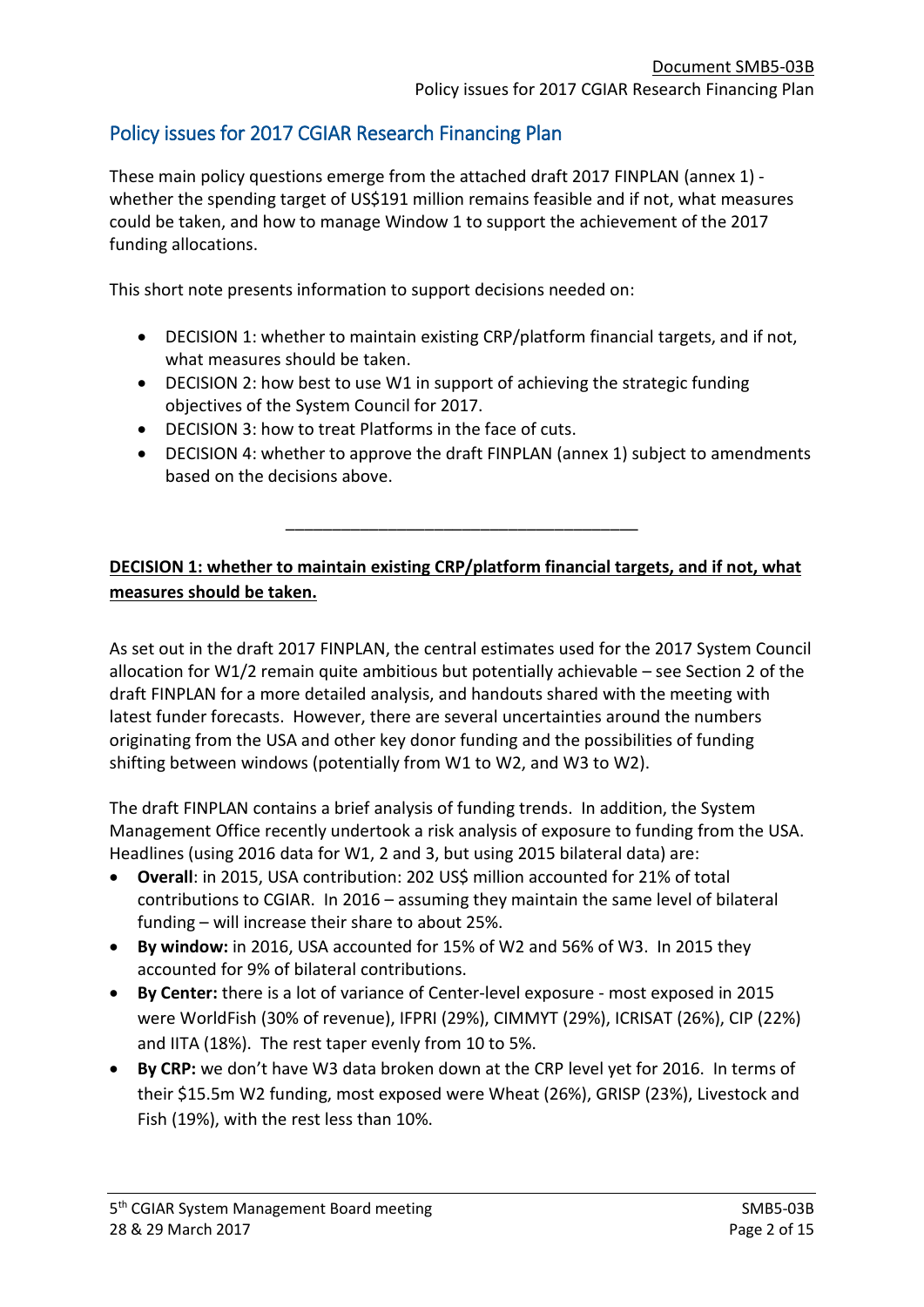## **Guidance is sought from the Board on whether the following text in the draft FINPLAN aims to provide appropriate and clear guidance:**

"While the overall W1/2 funding picture based on the indicative Funder allocation made in Mexico remains potentially achievable, geopolitical uncertainties combined with possible currency fluctuations and significant (40%) funding pending approval, it seems prudent for Lead Centers and CRPs to avoid fully committing the full System Council 2017 indicative allocation until mid-way through the year when a more accurate projection is available.

A useful guide at this point is the possibility of an approximately 10% variation of the combined W1/2 end of year overall outcome set out in Section 2 below, indicating that **Lead Centers and CRPs may wish to under program by this amount pending clarification during the course of the year."**

### **DECISION 2: how best to use W1 in support of achieving the strategic funding objectives of the System Council for 2017.**

The issue is how to use W1 in the presence of funding gaps between W2 outcomes and System Council indicative allocations (noting that section 1 of the draft 2017 FINPLAN covers the eventuality of more funding being received than planned).

SMB4 discussed this question in the context of 2016 financing – the meeting minutes are as follows:

"18. The following points were raised concerning 2017 and beyond:

[...] (f) Whilst not necessarily the perfect tool in terms of meeting the expectations of all the various stakeholders over the longer term, as matters stand for 2017, it would be prudent for the Board to re-link W1/2 funding as a 2017 measure to bring essential stability whilst the System Council had its broader conversation on funding modalities."

For completeness, a full range of approaches are analyzed below on the use of W1, although **the Board may wish to consider options 3 and 4 because only those options re-link in advance W1 with W2**:

**Approach 1 - "Undefined until year-end"**: an ex post approach which defers a decision on how to address funding gaps until later in the year. This would enable more flexibility in response depending on having clearer information at the end of the year, although would reduce the predictability and potentially therefore the credibility of system-level finance.

**Approach 2 - "Fixed in advance – winner takes all (W2)":** equal amount of W1 would be allocated to each CRP up to the System Council indicative W1/2 allocation and not adjusted for W2 end-of-year outcomes. This gives a major incentive for W2 fundraising for CRPs by not reducing W1 1:1 for each W2 contribution. However, when applied in 2016 this led to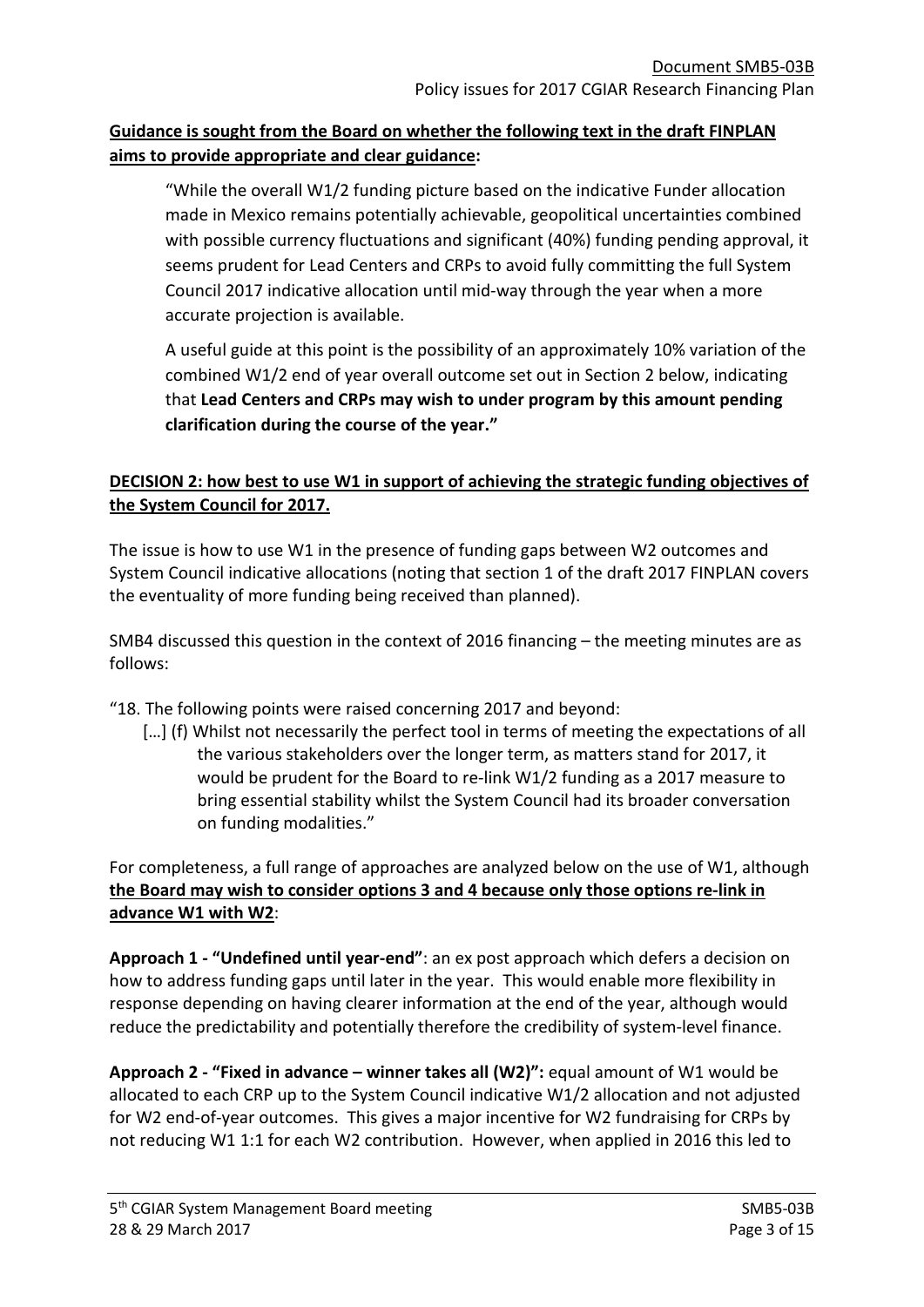some CRPs receiving less funding than programmed and only being made aware of this at the end of the year. This approach provides the largest variation between CRP outcomes and System Council indicative allocations.



**Approach 2: assuming a 10% cut to both W1 and W2** (W1/2: 90% = \$172m;  $W2<sup>1</sup>$  $W2<sup>1</sup>$  $W2<sup>1</sup>$  as per footnote; CRPs each allocated \$5.1 million (up to total W1)

**Approach 3 - "Middle ground – partial filling of funding gaps":** W1 would be allocated across all funding gaps between W2 and System Council indicative W1/2 allocations such that these are reduced by the same percentage amount until W1 funding is exhausted. This would aim to offer a middle ground between full and zero coverage of the gap with W1, thus creating some incentive for W2 fund-raising while partially helping reduce gaps for all CRPs (just at different rates). Compared to approach 2 above, this would narrow the gap between W2 outcomes and System Council indicative allocations, but still add a greater level of unpredictability to the outcome than Approach 4 below.

<span id="page-3-0"></span> <sup>1</sup> This uses – for illustration purposes - an approximate estimation of W2 allocation by CRPs and Platforms as follows: FISH \$1.3m; FTA \$3.2m; LIVESTOCK \$7.7m; MAIZE \$8.0m; RICE \$9.3m; RTB \$8.4m; WHEAT \$12.5m; A4NH \$17.0m; CCAFS \$14.3m; PIM \$14.1m; WLE \$6.6m; GENEBANKS \$4.9m; EiB \$1.4m; BIG DATA \$1.4m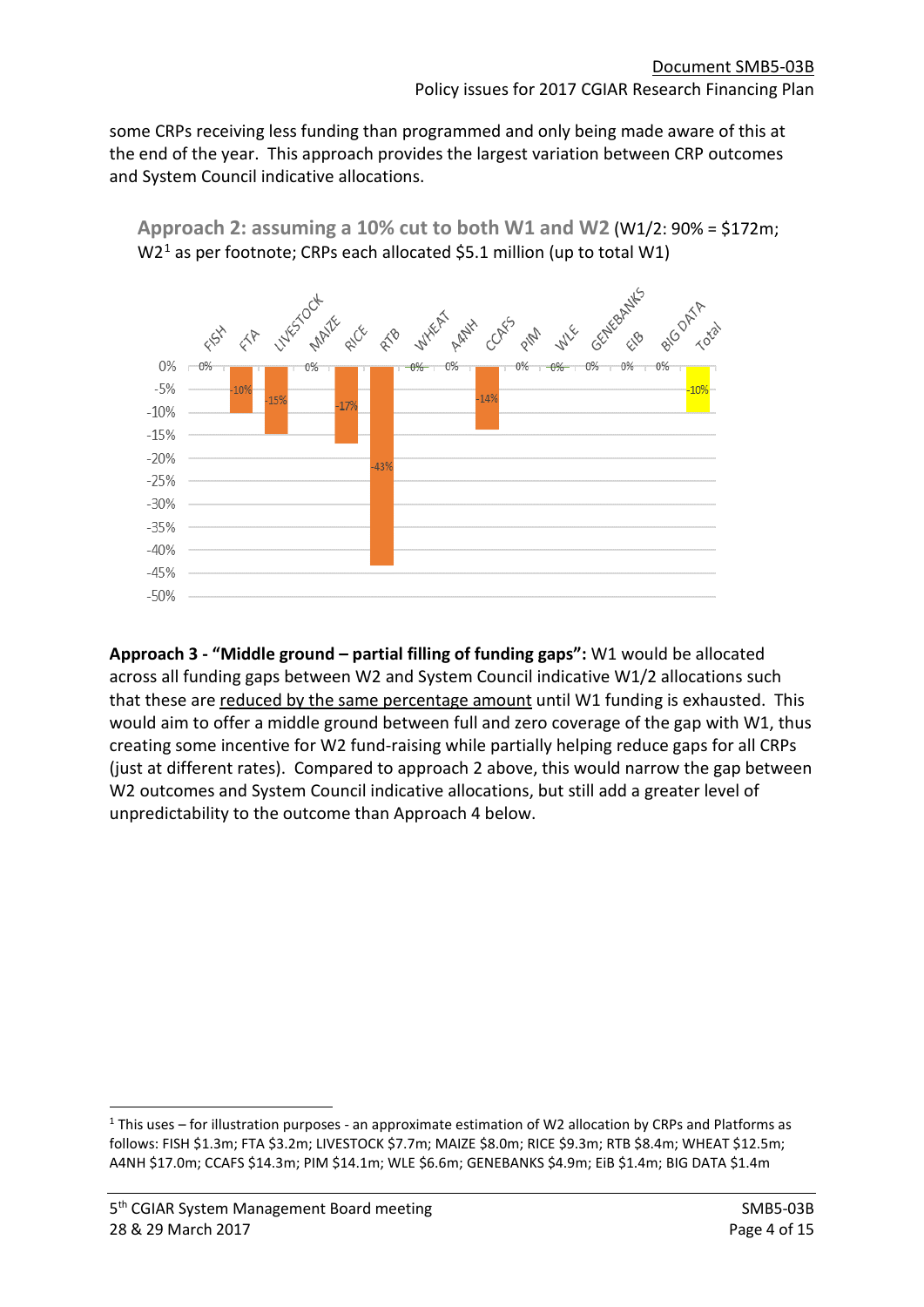**Approach 3: assuming a 10% cut to both W1 and W2** (W1/2: 90% = \$172m; W2 as per Table 1)



**Approach 4 - "Egalitarian – cuts applied equally across CRPs":** equal application of a possible cut irrespective of the level of W2 funding already received by CRPs. W1 is allocated such that all CRPs face the same percentage reduction of W1/2 from their System Council allocation until W1 funds are exhausted. This has the advantage of being optimal in terms of getting closest to the original System Council allocation, although it does not provide an immediate incentive for CRP fundraising (except when 100% of the System Council can be raised from W2).

**Approach 4: assuming a 10% cut to both W1 and W2** (W1/2: 90% = \$172m; W2 as per Table 1).



The above approaches take as a starting point that performance is already taken into account in the original CRP/platforms allocations of the System Council, hence they do not themselves seek to add an additional direct performance assessment in the decision on which CRPs/platforms should be cut. It would in any case be quite difficult to assess performance over a matter of months during a year. Further, while *ex ante* performancebased programming is an aspiration of the performance management system workplan, *ex post* performance-based allocation does not make business sense in a situation where Centers will have already programmed most or all of the System Council indicative allocation based on an expectation of the funding being provided by the end of the year. To note,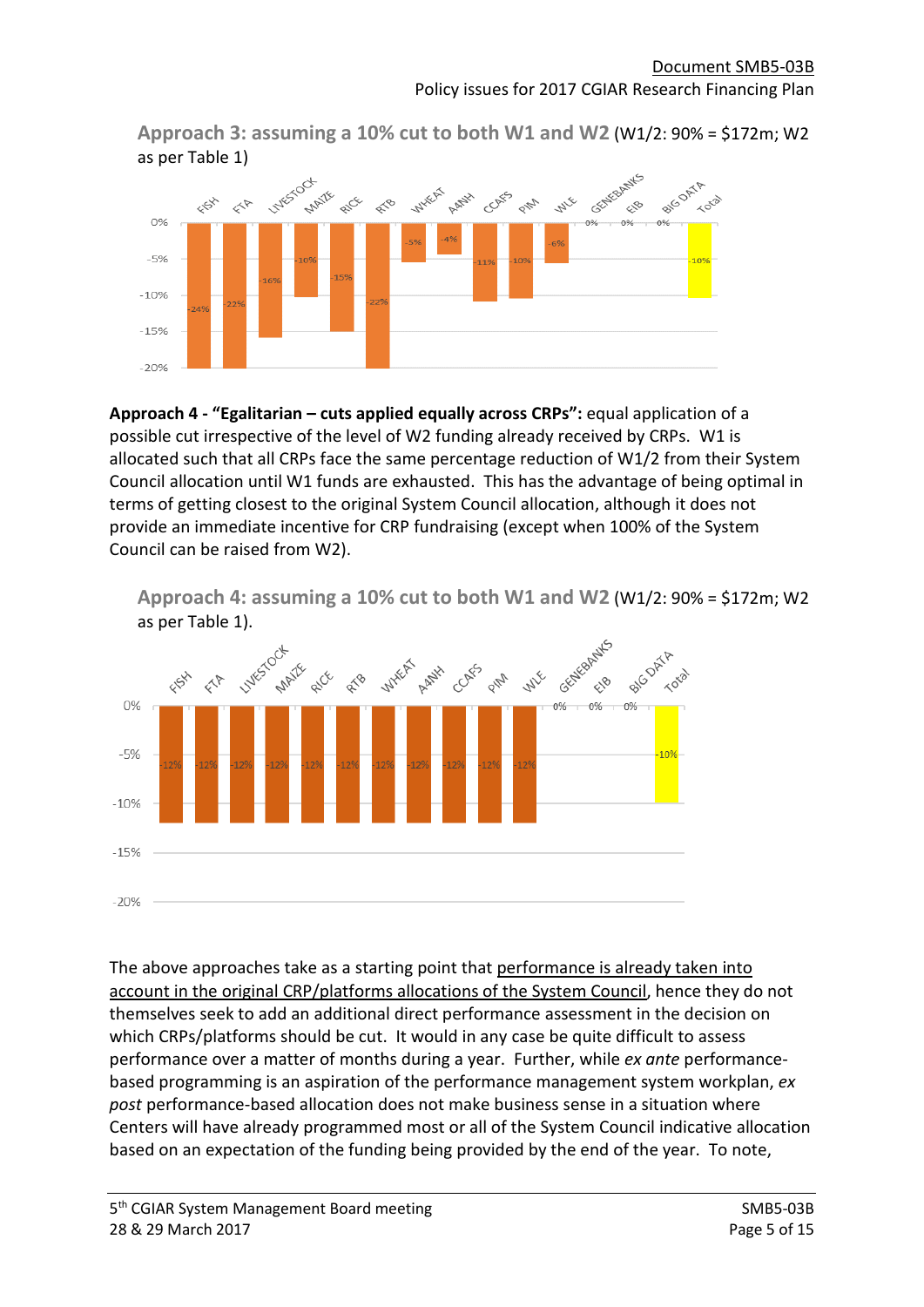there is an indirect performance element introduced in approaches 2 and 3 in that those with strong W2 contributions are rewarded.

#### **DECISION 3: How to treat Platforms in the face of possible cuts.** Specifically, whether:

- 1. Some or all Platforms should have first call on available W1 resources if their W2 allocations are below their System Council indicative allocations, or
- 2. Some or all Platforms should face the same approach as 1-4 above in terms of using W1 to address any underruns in their W2 allocations.

#### Some background:

In 2017 the **Genebanks Platform** requires \$24.9 million of W1/2 funding for 4 Modules. Module 1, which supports the conservation effort of 9 Center Genebanks, requires \$22.1m. Module 2 and 3 and Management & Support cost require a total of \$2.8m. The reason for the increased request in 2017 from the average of \$17m during phase 1 to \$22.1m in 2017, is the inclusion of "plant health units" demanded by the ISPC as part of their recommendation. This requirement appears to be frontloaded into 2017. The GCDT is projecting an increase of the endowment contribution from \$6.8m in 2017 to \$15m in 2022 with the consequent reduction of W1/2 requirements, although this depends on the full endowment being raised.



**Excellence in Breeding** and the **Big Data Platforms** are both new platforms. In later years, it may be appropriate to raise expectations of W2 funding and thus limit W1 funding, although this may not be advisable in 2017. Of note, they have markedly different plans for raising W3 finance over the phase 2 period: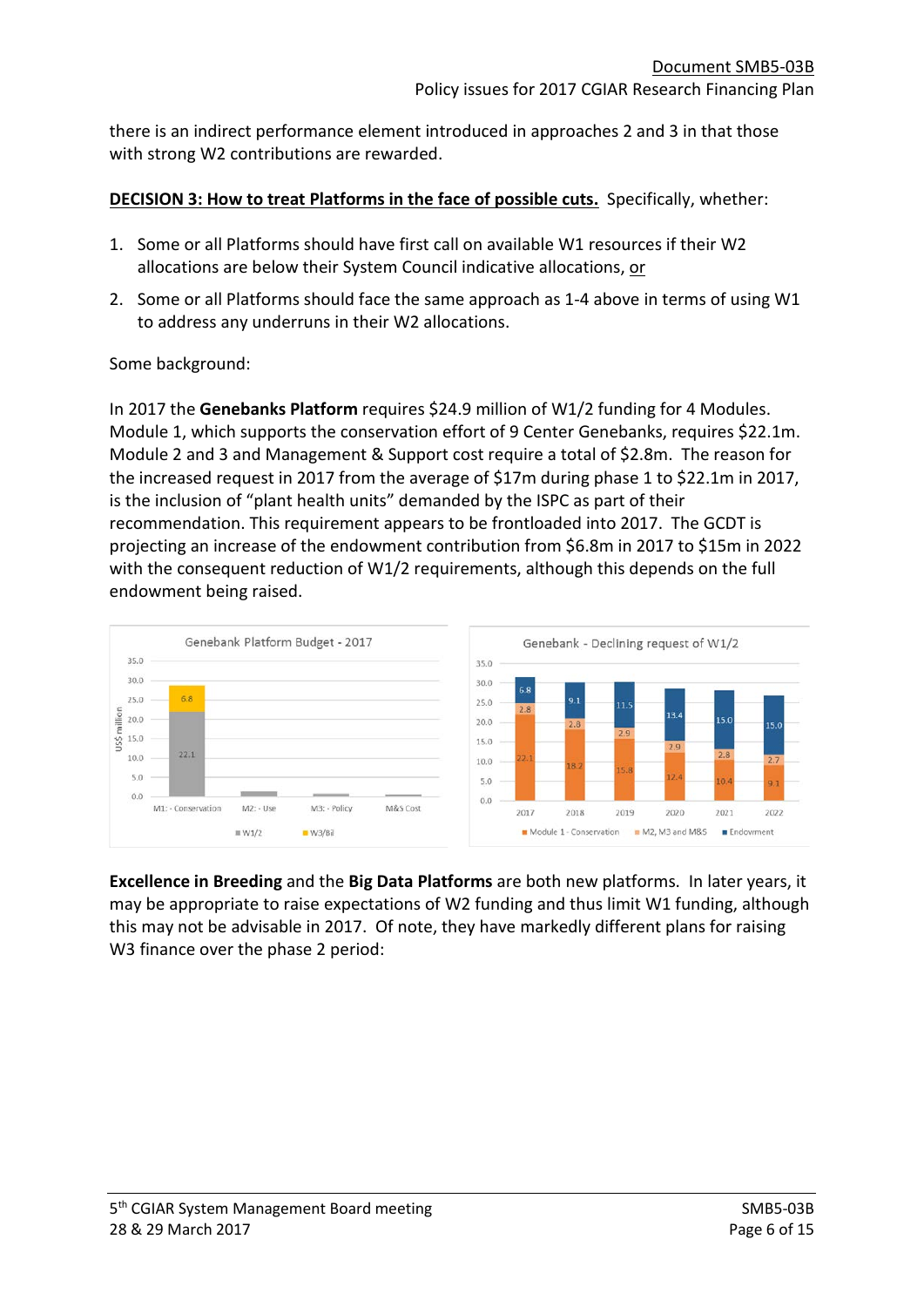### Document SMB5-03B Policy issues for 2017 CGIAR Research Financing Plan



### **DECISION 4: whether to approve the draft FINPLAN (annex 1) subject to amendments**

**based on the decisions above.** Note that unlike in 2016, if approaches 1, 3 or 4 are taken on Decision 2 above, W1 and W2 allocations will not be predefined in the FINPLAN – instead, System Council indicative allocations will be reasserted, with (pending Decision 1) advice that would be updated regularly on the level of risk of under or over-shooting these allocations.

\_\_\_\_\_\_\_\_\_\_\_\_\_\_\_\_\_\_\_\_\_\_\_\_\_\_\_\_\_\_\_\_\_\_\_\_\_\_\_\_\_\_\_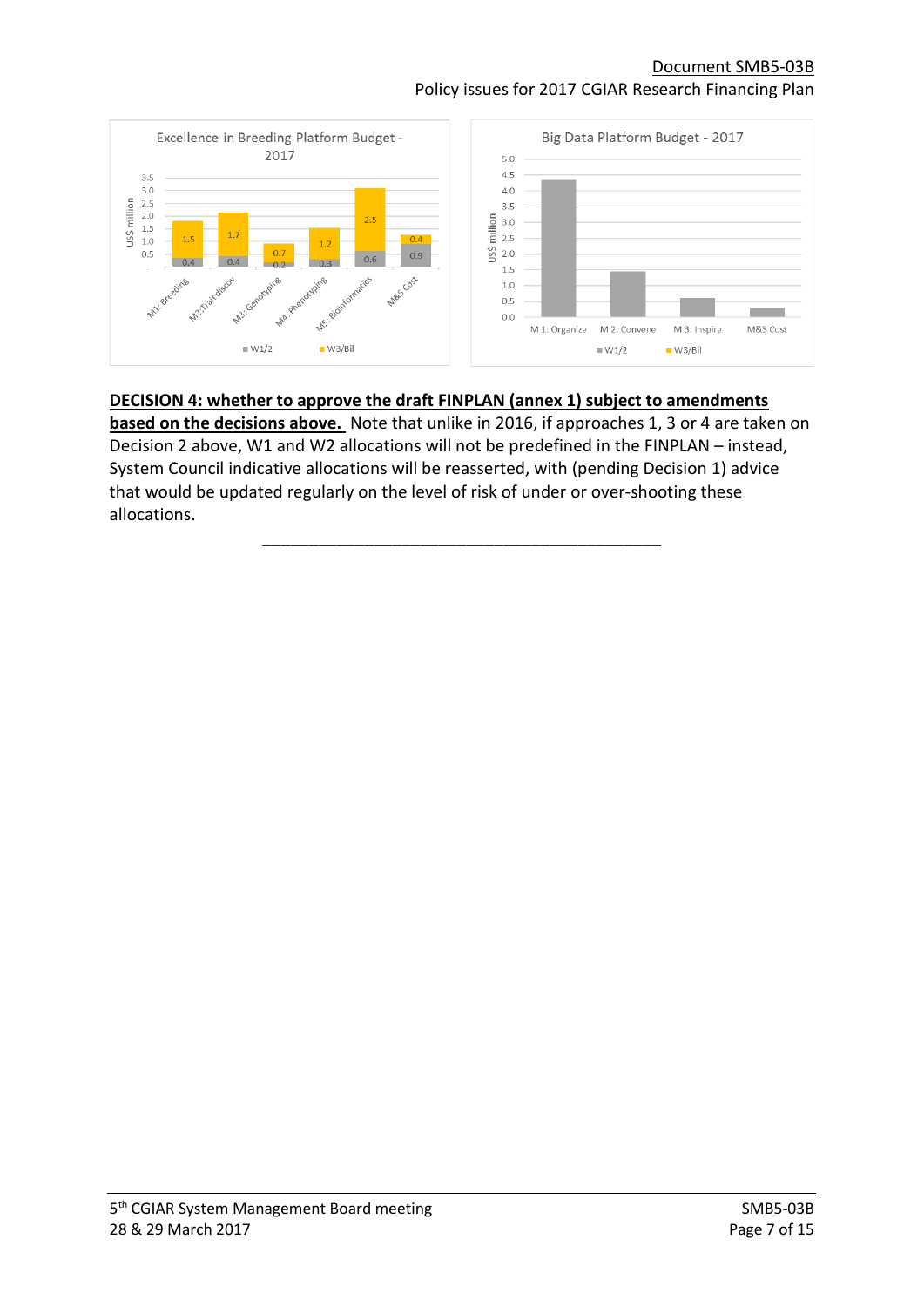## Annex 1: DRAFT: 2017 CGIAR Research Financing Plan (2017 FINPLAN)

## **Contents**

| 2. March 2017 – Status of Funding Projections for W1/2, W3 and Bilateral  10 |  |
|------------------------------------------------------------------------------|--|
|                                                                              |  |
|                                                                              |  |
|                                                                              |  |
|                                                                              |  |
|                                                                              |  |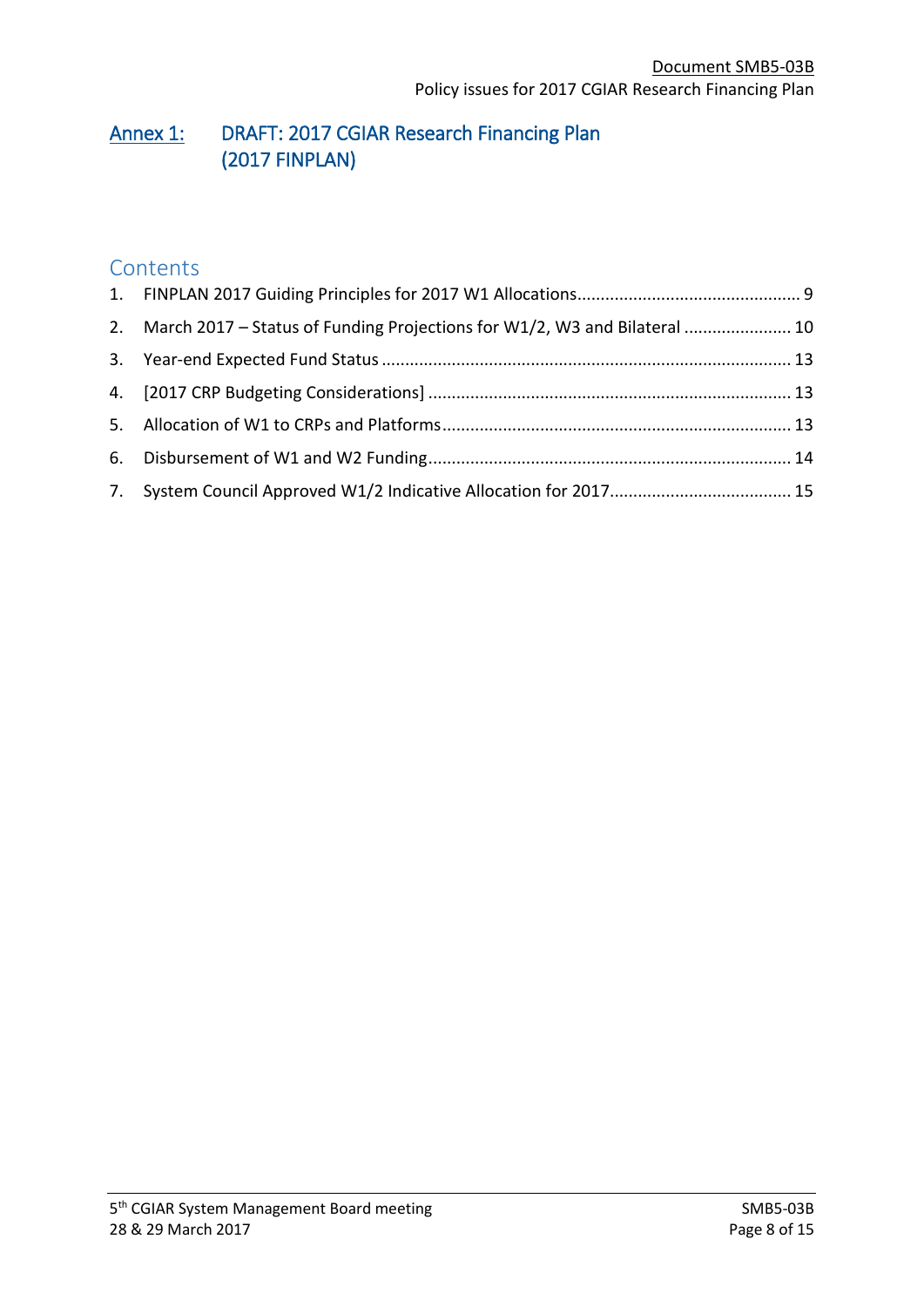## <span id="page-8-0"></span>1. FINPLAN 2017 Guiding Principles for 2017 W1 Allocations

The objective of this 2017 FINPLAN is to achieve the 2017 funding allocations approved by the System Council in November 2016. These were in the form of total system-level (Windows 1 and [2](#page-8-1) combined) funding allocations of US\$191 million<sup>2</sup>. The document also provides a Center perspective of the overall CGIAR Research plan (W3 and Bilateral projection).

The following guiding principles to achieve this objective for FinPlan 2017 were developed with the help of the Corporate Services Executive (CSE):

- 1. Platforms shall be fully funded at the System Council approved indicative W1/2 allocation level, if possible [pending System Management Board decision].
- 2. No overall budget ceiling at CRP or Platform level is imposed for W3 and Bilateral contributions.
- 3. W1/2 carry-over from 2016 phase 1 CRPs is excluded from the annual System Council allocation ceilings but shall not increase the overall CRP budget such that it exceeds the W1/2 6-year total budget (assuming the System Council will approve the 6-year W1/2 funding envelope).
- 4. Carry-over of W1/2 funding within the 6-year period of a CRP or Platform is possible if the approved total (6-year) W1/2 funding request is not surpassed (assuming the System Council will approve a 6-year funding envelope).
- 5. W1/2 funds for a specific CRP or Platform is unrestricted and indistinguishable when received by the Lead Center.
- 6. W2 provided by donors will be disbursed to Lead Centers, even if the amount is larger than the approved annual W1/W2 allocation. This requires lifting of the W1/2 program funding request in the event disbursements exceed the 6-year approved budget (assuming the System Council will approve the 6-year W1/2 funding envelope).
- 7. The final calculation of the W1 allocation to each CRP is determined only after the total W2 funding for the portfolio is confirmed (most likely Q3 or Q4).
- 8. Once total W2 funding for the year is confirmed, all CRPs and Platforms that have less than 100% of the total approved annual W1/2 allocation are eligible for W1 funds (subject to availability of W1 funds, excluding balancing funds).
- 9. W1 funds will be distributed to those eligible CRPs using a methodology approved by the System Management Board.
- 10. If less W1 funding is received than required to satisfy the System Council approved indicative W1/2 allocation, the System Management Board approved W1 allocation proposal shall be followed (section 2 below)
- 11. If more W1 funding is received than the required amount to fund CRPs and Platforms at the System Council approved 2017 W1/2 budget, such additional W1 funds will remain in

<span id="page-8-1"></span> <sup>2</sup> Funders indicative commitment \$180 million, balancing fund and re-allocation \$11 million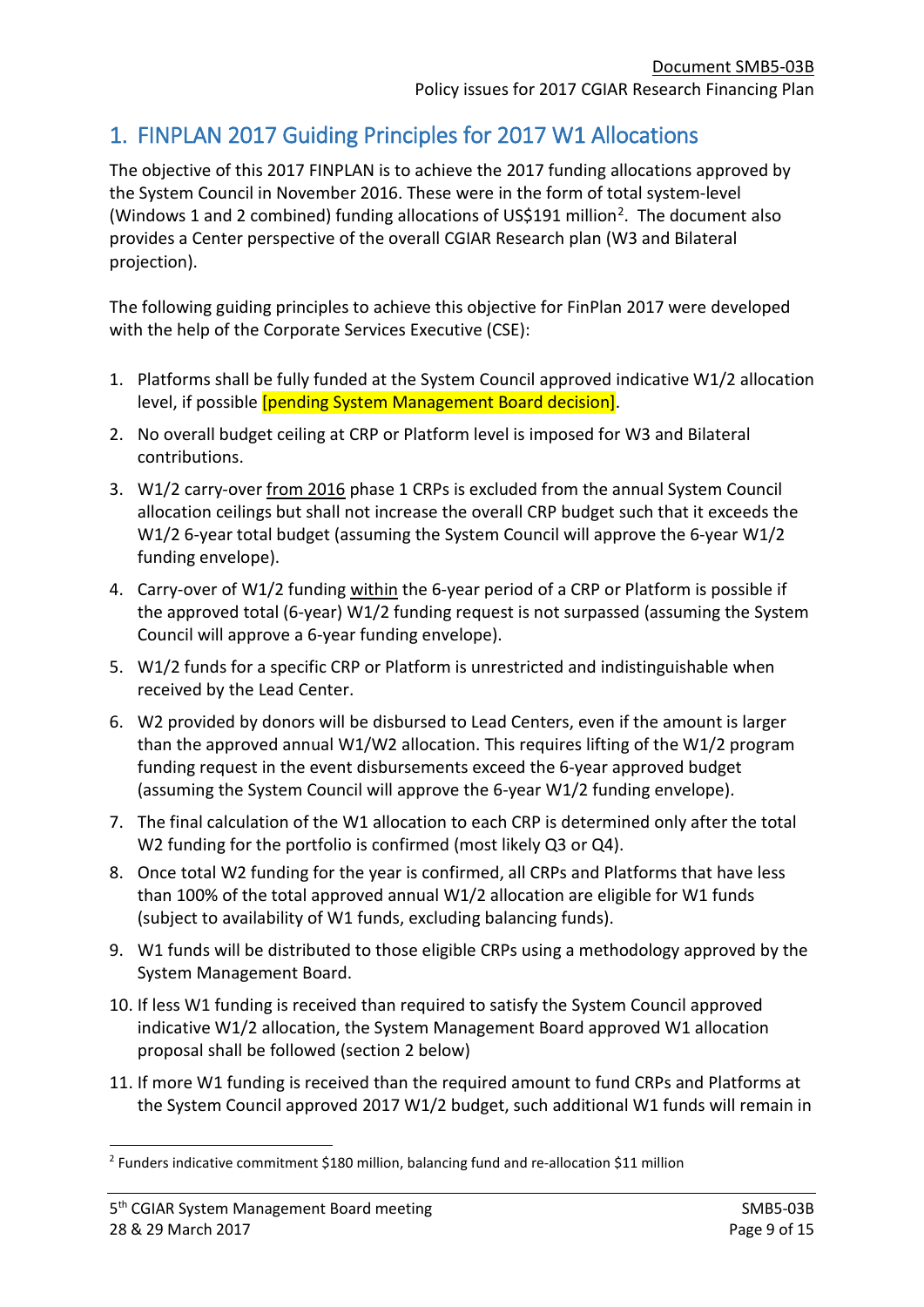the balancing fund with the intention to: a) absorb changes in future funding commitments; b) provide flexibility in case of unforeseen shifts between W1 and W2 funding; c) build up resources allowing increased up-front W1/2 commitments.

## <span id="page-9-0"></span>2. March 2017 – Status of Funding Projections for W1/2, W3 and **Bilateral**

### **Windows 1 and 2**

During the Mexico System Council meeting the System Council members projected funding the CGIAR 2017 Portfolio with \$180 million of which \$90 million were expected to be contributed to Window 1 and \$90 million to Window 2. A subsequent exercise in form of a survey and various calls to key Funders was undertaken in March 2017 to forecast more accurately W2 funding for 2017 (see projected distribution by Funder – chart 1).

Key messages from this exercise are that as of March 2017:

- 1. With some key exceptions, overall system funding appears to be **holding up reasonably well** against the estimates provided by Funders in Mexico in late 2016.
- 2. But there are several **uncertainties** around the numbers originating from i) political developments in key donors, ii) possible exchange rate uncertainties, and iii) the possibilities of funding shifting between windows (potentially from W1 to W2, and W3 to W2).

Chart 1 Funding Projection by Funder

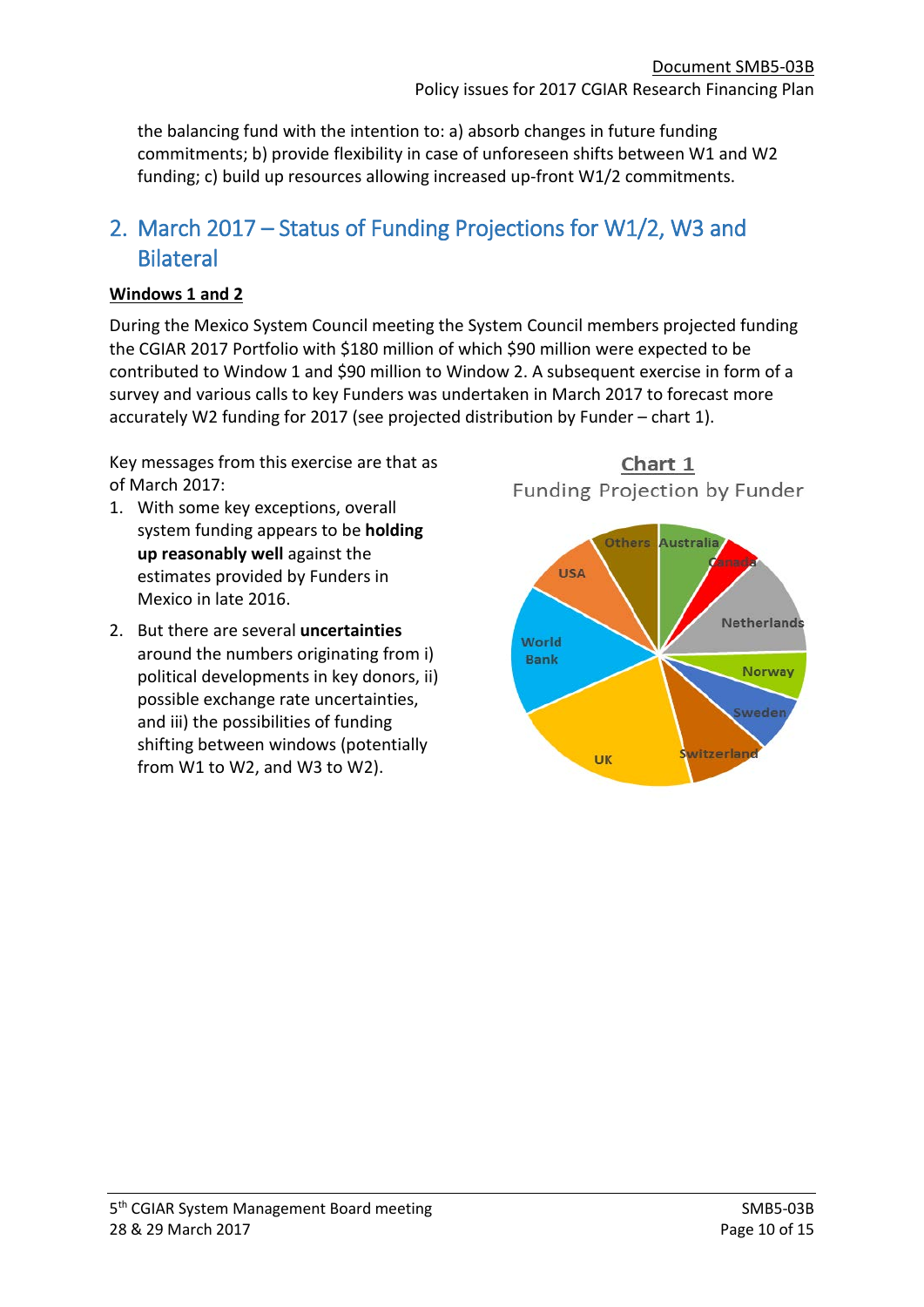Chart 2

- 3. These uncertainties suggest a reasonable **confidence interval of 90% on the current assumptions**.
- 4. In numbers, this means that the central funding assumption remains the \$180 million of new W1/2 funding indicated for 2017 in the Mexico 2016 System Council meeting, **but with a potential under or overshooting of 10% (\$18 million).**
- 5. **W1/2 funding risks are not all downside**: there remains a potential for additional contributions based on increasing confidence on the CGIAR system in terms of the outcome of its recent governance reforms, its results-management system and processes for prioritization.
- 6. Compared to the funding assumptions for the 2017 System Council allocation, FINPLAN 2017 projects a shift from W1 to W2 (that the **W1:W2 distribution** will be \$80 million (W1): \$100 million (W2) instead of the \$90 million: \$90 million originally predicted for 2017.)
- 7. In terms of **currency denomination (chart 2)**, the projected contributions vary widely from USD (26%), GBP (21%), Euro (17%) and others (34%).
- 8. In terms of **security of funding (chart 3)**: only \$10 million (5%) has so far been received in W1/2, but a further \$102 million (55%) is already committed but not formally approved by Funders, and \$48 million (26%) is in the process of approval - leaving \$26 million or 14% at the planning level.

## **Window 3 and Bilateral Center Projection**

To give an overall CGIAR Research view of projected revenues, CSE directors in January 2017 provided Center projections of both W1/2 and W3 and Bilateral funding. W1/2 matches very closely with the System Council indicative allocated W1/2 funding to CRPs and Platforms (only \$2 million difference). The W3 and Bilateral projections exclude the risk associated with geopolitical developments which some Centers apply to their budgets. However, a significant

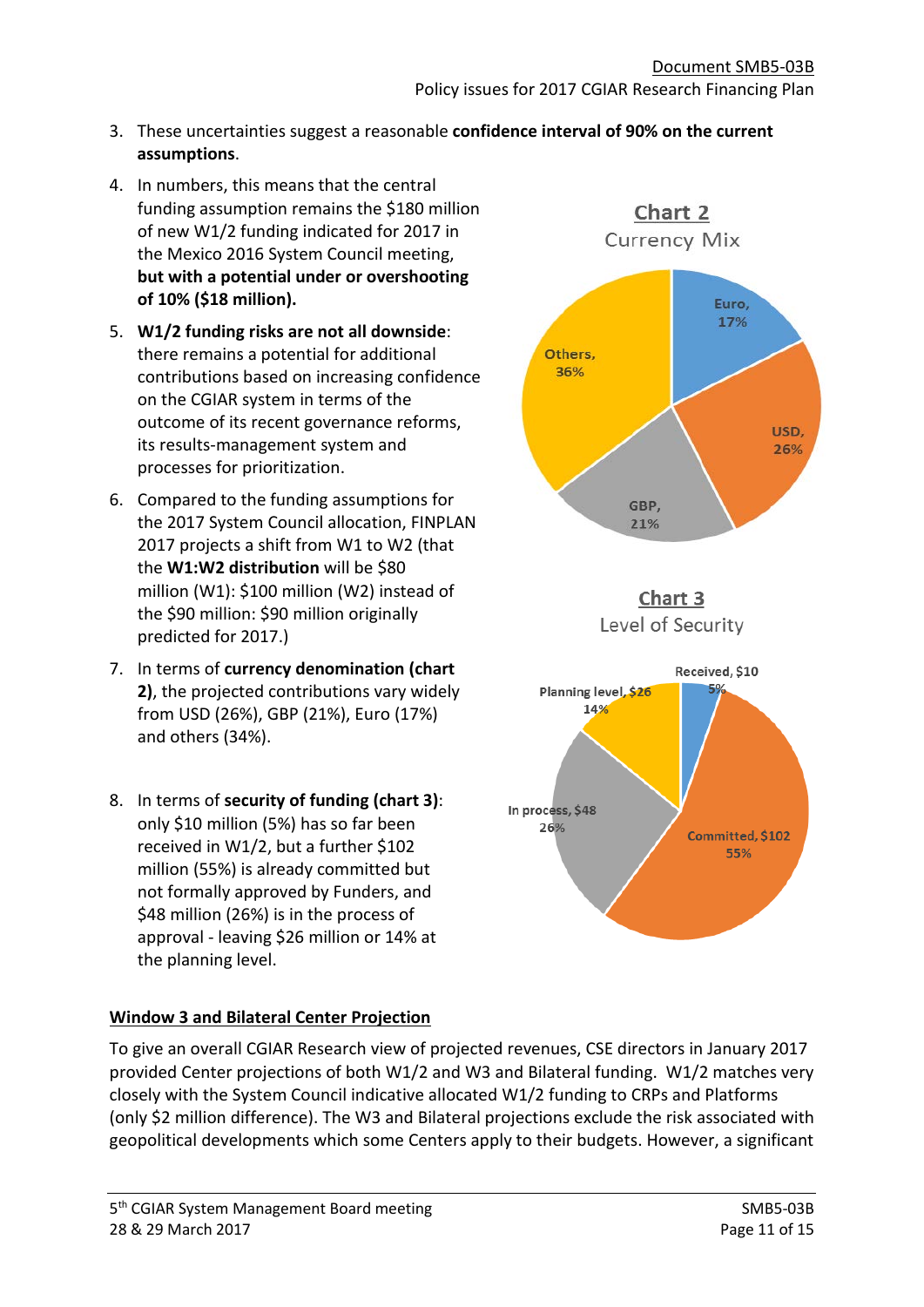difference exists between W3 and Bilateral funding projection made by CRP/Platform and Centers. It is assumed that the actual amount will be in between the CRP/Platform forecast and the Center projection.

|                     | Center 2017 Projection - CSE January 2017 |                                      |                                        |                                                    |                                       |
|---------------------|-------------------------------------------|--------------------------------------|----------------------------------------|----------------------------------------------------|---------------------------------------|
|                     | Projected<br>W1/W2                        | Projected<br>$W3 + Bil$<br>portfolio | Projected<br>non-porfolio<br>(non-CRP) | Projected<br>non-portfolio<br>on CGIAR<br>Research | Projected<br><b>CGIAR</b><br>Research |
| AfricaRice          | 4.0                                       | 12.7                                 | 10.3                                   | 38%                                                | 27.0                                  |
| Bioversity          | 8.8                                       | 19.7                                 | 3.0                                    | 10%                                                | 31.5                                  |
| <b>CIAT</b>         | 22.9                                      | 59.4                                 | 2.0                                    | 2%                                                 | 84.3                                  |
| <b>CIFOR</b>        | 5.3                                       | 29.3                                 | 8.4                                    | 20%                                                | 43.1                                  |
| <b>CIMMYT</b>       | 27.8                                      | 102.5                                | 10.1                                   | 7%                                                 | 140.4                                 |
| <b>CIP</b>          | 20.2                                      | 37.2                                 | 1.5                                    | 3%                                                 | 58.9                                  |
| <b>ICARDA</b>       | 5.3                                       | 25.2                                 | 9.1                                    | 23%                                                | 39.6                                  |
| <b>ICRISAT</b>      | 5.2                                       | 29.1                                 | 6.4                                    | 16%                                                | 40.7                                  |
| <b>IFPRI</b>        | 23.2                                      | 101.4                                | 22.8                                   | 15%                                                | 147.4                                 |
| <b>IITA</b>         | 9.9                                       | 102.7                                | 8.9                                    | 7%                                                 | 121.5                                 |
| <b>ILRI</b>         | 21.4                                      | 35.3                                 | 15.0                                   | 21%                                                | 71.7                                  |
| <b>IRRI</b>         | 16.8                                      | 46.0                                 | 12.0                                   | 16%                                                | 74.8                                  |
| <b>IWMI</b>         | 6.1                                       | 8.6                                  | 0.5                                    | 3%                                                 | 14.7                                  |
| <b>ICRAF</b>        | 8.2                                       | 52.7                                 | 4.9                                    | 8%                                                 | 60.9                                  |
| WorldFish           | 3.8                                       | 25.7                                 | na                                     | na                                                 | 29.5                                  |
| <b>Total Center</b> | 189.0                                     | 687.5                                | 114.9                                  | 12%                                                | 986.2                                 |

### **Overall Funding Estimates**

For the 2017 FINPLAN the following funding levels are estimated:

| As of January 2017                                                            | $W1-2$ | W <sub>3</sub> | <b>Total</b><br><b>Fund</b> | <b>Bilateral Portfolio</b><br>incl. from removed<br><b>CRP and FPs</b> | <b>Non-CRP</b><br>outside of<br><b>Portfolio</b> | <b>Total</b><br>FinPlan |
|-------------------------------------------------------------------------------|--------|----------------|-----------------------------|------------------------------------------------------------------------|--------------------------------------------------|-------------------------|
| <b>Opening Balance</b><br>(Balancing Fund)                                    | \$30   |                |                             |                                                                        |                                                  |                         |
| W1 indicative commitment<br>of which \$10 received in<br>advance <sup>3</sup> | \$90   |                |                             |                                                                        |                                                  |                         |
| W2 indicative commitment                                                      | \$90   |                |                             |                                                                        |                                                  |                         |
| <b>Total Expected Funding</b>                                                 | \$210  | \$290          | \$500                       | \$373                                                                  | \$115                                            | \$988                   |

<span id="page-11-0"></span><sup>&</sup>lt;sup>3</sup> In December 2016 \$10 million W1 funding was received from two Funders as an advance payment for 2017 of which \$3.6 million was specifically provided for the 3 Platforms.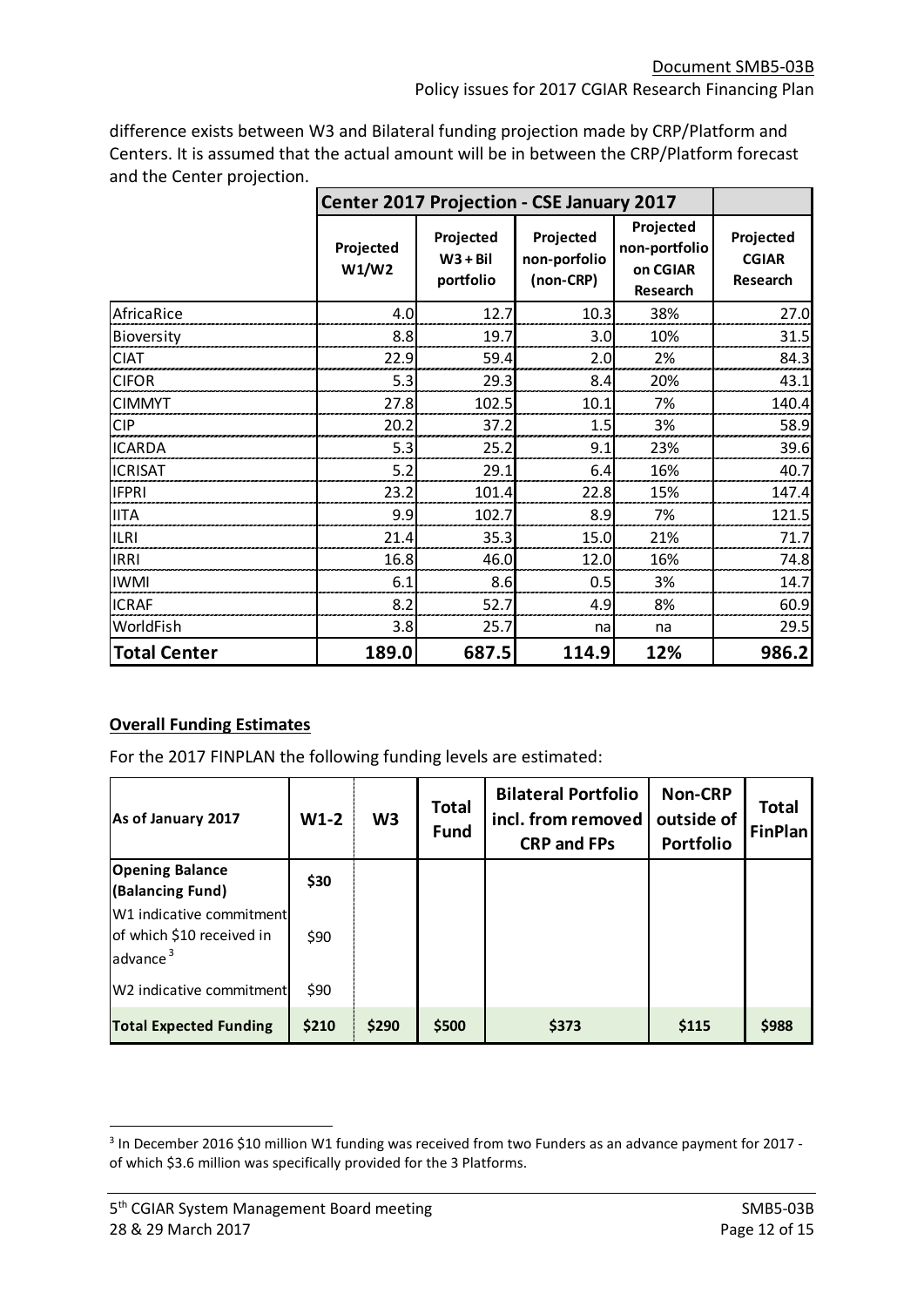## <span id="page-12-0"></span>3. Year-end Expected Fund Status

Given the above assumptions on funding and the indicative funding allocation approved by the System Council, the Trust Fund is projected to have approx. \$17 million left as balancing fund by the end of 2017:

| As of January 2017                      | $W1-2$   | <b>W3 and Bilateral</b><br><b>Portfolio</b> | non-Portfolio<br><u>or</u><br>non-CRP | <b>Total</b> |
|-----------------------------------------|----------|---------------------------------------------|---------------------------------------|--------------|
| <b>Total Projected Funding</b>          | \$210    | \$688                                       | \$115                                 | \$1,013      |
| W1 (March projection)                   | (580)    |                                             |                                       |              |
| W2 (March projection)                   | (5111)   |                                             |                                       |              |
| System Cost<br>(replenished by CSP)     | (516)    |                                             |                                       |              |
| <b>Balancing Fund CSP</b><br>adjustment | (54)     |                                             |                                       |              |
| CSP income (projected)                  | \$18     |                                             |                                       |              |
| <b>Total Projected Use</b>              | ( \$193) | (5688)                                      | ( \$115)                              | (5995)       |
| <b>Balance carried forward</b>          | \$17     | \$0                                         | \$0                                   | \$17         |

# <span id="page-12-1"></span>4. [2017 CRP Budgeting Considerations]

[While the overall W1/2 funding picture based on the indicative Funder allocation made in Mexico remains potentially achievable, geopolitical uncertainties combined with possible currency fluctuations and significant (40%) funding pending approval, it seems prudent for Lead Centers and CRPs to avoid fully committing the full System Council 2017 indicative allocation until mid-way through the year when a more accurate projection is available.

A useful guide at this point is the possibility of an approximately 10% variation of the combined W1/2 end of year overall outcome set out in Section 2 below, indicating that Lead Centers and CRPs may wish to under program by this amount pending clarification during the course of the year.]

## <span id="page-12-2"></span>5. Allocation of W1 to CRPs and Platforms

A key variable in this FINPLAN is how best to use W1 in support of achieving the strategic funding objectives of the System Council for 2017. Two key parameters are System Council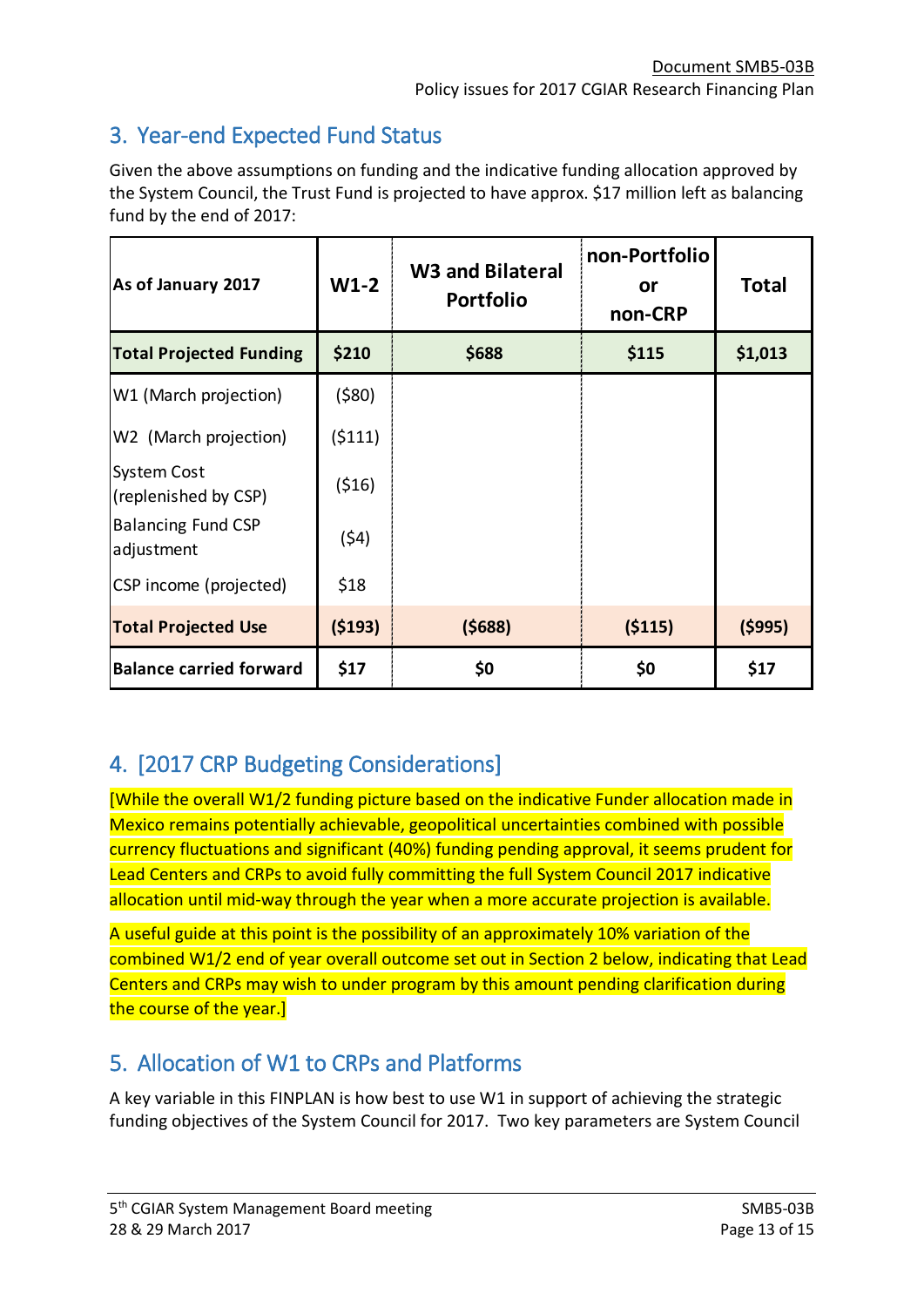indicative allocations – which are already known, and actual W2 outcomes – which will only become known at the end of 2017.

The question of how best to use W1 is part of a broader assessment of how to optimize CGIAR funding modalities, with a paper due for the System Council in May 2017.

For 2017, this FINPLAN sets the approach on the relationship between W1 and W2 for either a fully-funded or deficit scenario as follows: **[defers a decision on how to address funding** gaps until later in the year.] [W1 fixed in advance, the 2016 approach - W1 contributions to each CRP fixed in advance and not adjusted for W2 end-of-year outcomes.] [the funding gap is filled in equal proportions for all CRPs] [W1 is allocated such that all CRPs face the same percentage reduction of W1/2 from their System Council allocation until W1 funds are exhausted].

All Platforms would have *first call on available W1 resources* frace the same approach as 1-4 above in terms of using W1 to address any underruns in their W2 allocations.]

## <span id="page-13-0"></span>6. Disbursement of W1 and W2 Funding

- The System Management Office will request quarterly disbursement of W2 funds or more frequently if fund inflows happen towards the end of the year.
- The System Management Office will request quarterly disbursement of W1 funds on a proportionate (equivalent percentage) basis as per annual W1/2 System Council approved indicative allocation.
- All funds disbursed will be considered as advances only against the final calculated allocation, regardless of the "Window" that the funds are received.
- Initially disbursed W1 funds might be claimed back if replaced by later W2 allocations, allowing to maintain a proportionate basis to the approved annual W1/2 allocation amongst CRPs and Platforms. Options shall be explored to adjust disbursed W1 funding in the following year instead of claiming back. Such flexibility depends on funds available in the balancing fund

The System Management Office is preparing a real-time dashboard showing up-to-date information on CRP and platform-level funding and disbursements to Lead Centers. The dashboard can be visited by clicking on the following link:

<https://public.tableau.com/profile/publish/Funding-Update-2017/Story1#!/publish-confirm>